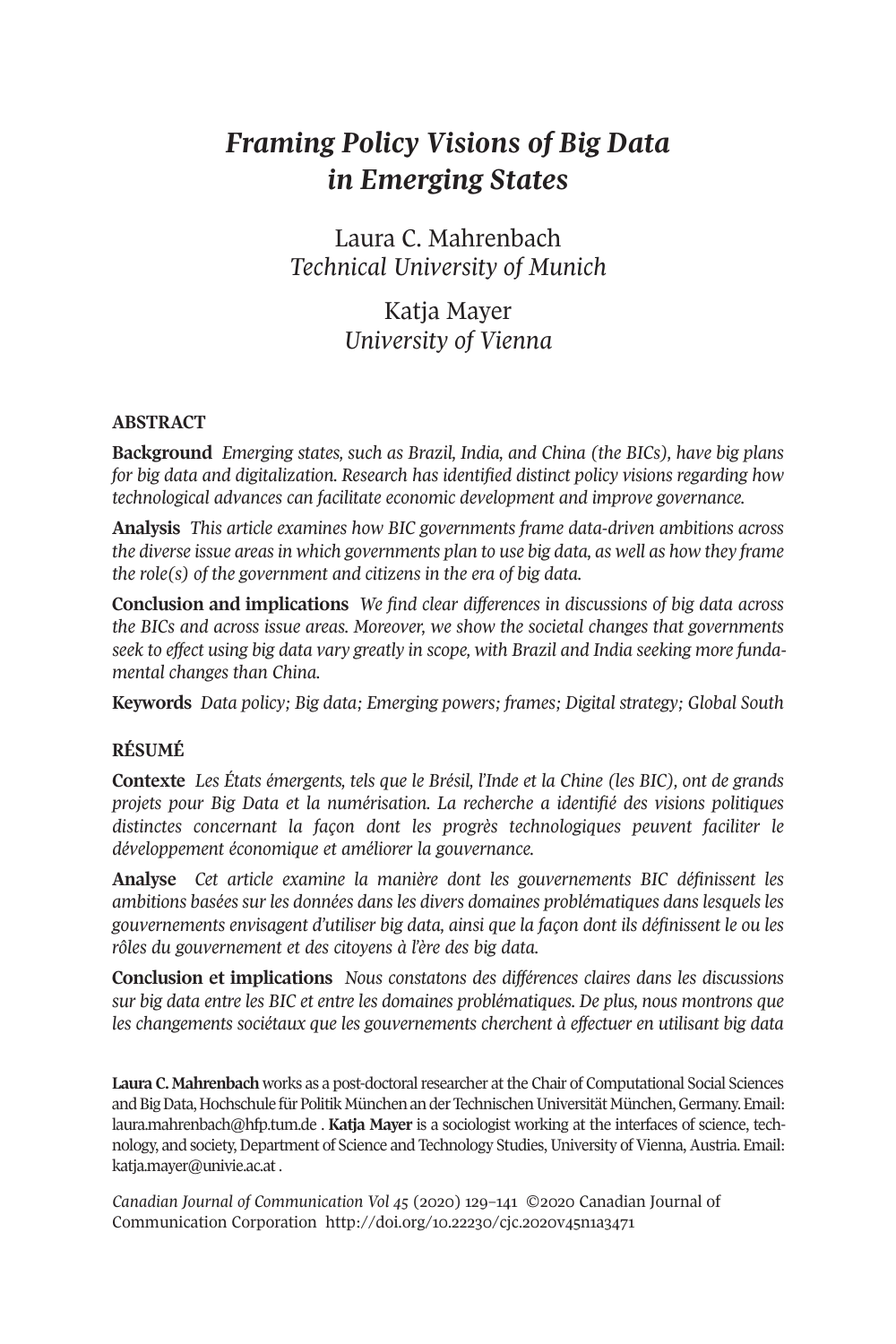*varient considérablement, le Brésil et l'Inde recherchant des changements plusfondamentaux que la Chine.*

**Mots clés** *Politique de données; Big data; Puissances émergentes; cadres; Stratégie numérique; Sud global*

# **Introduction**

Over the last decade, "big data" have moved from buzzword to political tool. Governments in the Global North and the Global South are developing—and in some cases already implementing—plans to leverage technological advances for better economic, social, and developmental outcomes (United Nations Economic Commission for Africa, United Nations Development Programme, International Development Research Centre, and World Wide Web Foundation, 2017; European Commission, 2014). Crucial to these efforts are government policy visions that set goals for incorporating data into policymaking and contain plans for goal achievement. Research has shown thatthe big data policy visions of larger states in theGlobal South, including emerging market countries such as Brazil, India, and China (henceforth the BICs), link big data to improved governance and economic development (Mahrenbach, Mayer, & Pfeffer, 2018a; CIS, India 2018; Ruan, 2018). The extensive media campaigns, international conferences, and speechifying undertaken by the BIC governments to promote big data initiatives (see Srinivasan & Johri, 2013, or Zheng, 2013) indicate that these governments view communication as a critical tool to cultivate support for and implement such visions. In fact, studies have shown that what is said and to whom affects citizen evaluations of programmatic and organizational legitimacy (Deephouse & Suchman, 2008). Governments consequently target their messages according to the audience they are addressing and the goals they seek to achieve (Gronau & Schmidtke, 2016).

And yet, despite the proliferating uses of big data in public sector activities (Fredriksson, Mubarak, Tuohimaa, & Zhan, 2017) and the related dangers big data pose for citizen privacy protection and the autonomy of government decision-making from corporate actors (Taylor & Schroeder, 2015; Zeng, 2016), the issue of how big data policy visions are communicated to the actors who will be affected by them remains under-examined. While existing studies highlight the general challenges and opportunities linked to big data, they often fail to examine how and why these challenges and opportunities—and government aims—may vary. Performing a qualitative content analysis of BIC government strategy documents to map how BIC governments frame big data in relation to two factors adds nuance to current understandings of big data initiatives. First, the scholarship cited above suggests governments may communicate big data plans differently in relation to different issue areas. This is because policy goals vary across issue areas, implying that big data may be more, less, or differently useful depending on the issue area of focus. As a result, this article examines how the BICs frame big data in seven issue areas. Second, scholars argue that digital governance is a means of "changing the relationship between citizens and the government" (Mossberger, Yonghong, & Crawford, 2013, p. 351). Big data programs such as China's social credit score, which derives an individual's score from their collective online presence and has implications for that person's access to healthcare, education,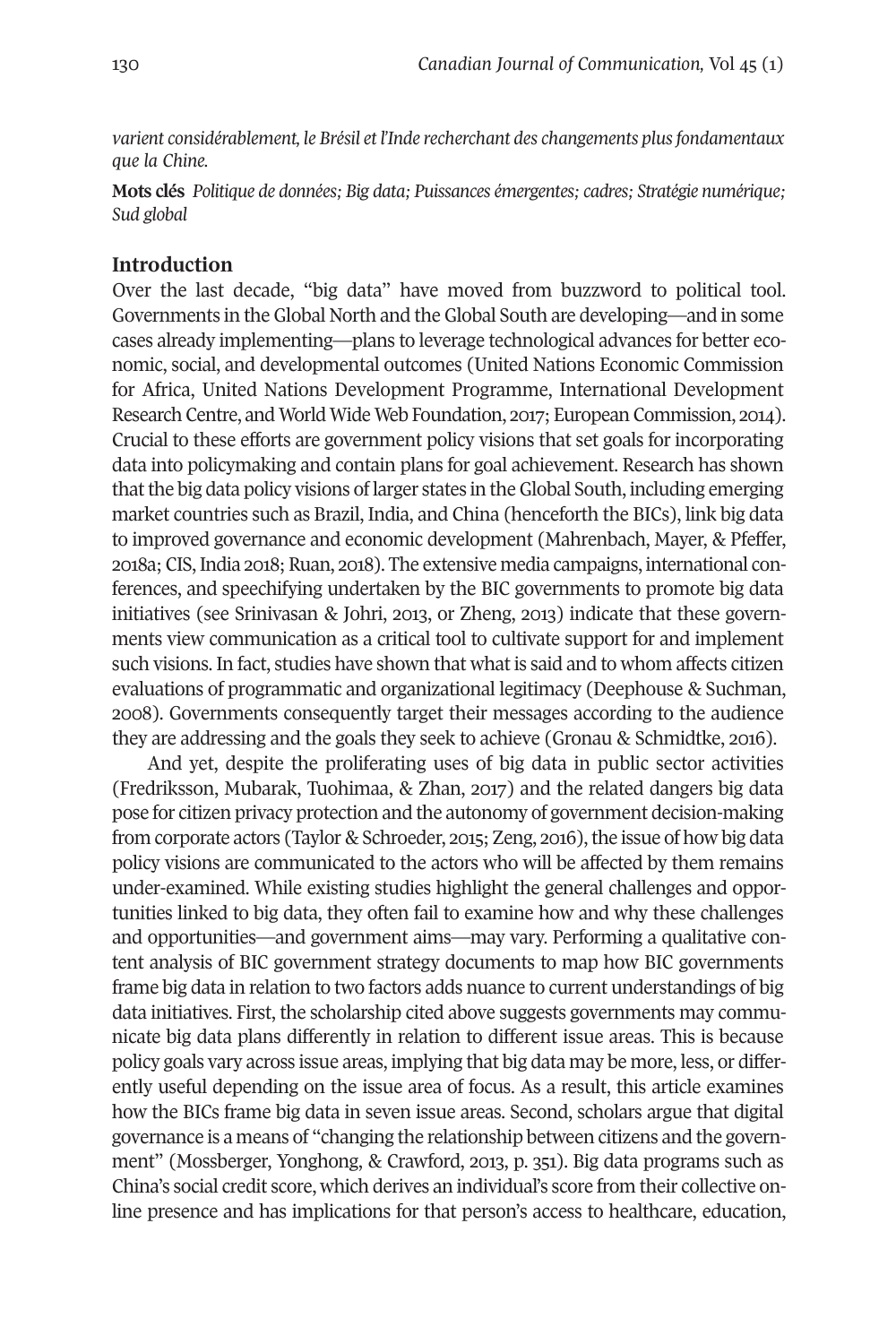and government services, underline how wide-ranging this impact can be. Given this, from a communication perspective, governments should seek to influence how that relationship develops. Consequently, this article examines how BIC governments frame the roles of governments and citizens in reference to big data.

The findings indicate not only that BIC governments discuss big data differently within and across issue areas as well as in relation to different actors. They also demonstrate that the societal changes governments seek to effect using big data vary greatly in scope. Both recognitions are crucial if scholars and policymakers are to accurately assess the extent to which big data disrupt and preserve existing political processes and relationships.

#### **Big data and the BICs**

Big data are generally defined in reference to the 3Vs: volume, which refers to the exponential growth in the size of data; variety, which refers to the ever-more diverse types of data; and velocity, or the speed at which data can be analyzed (Laney, 2001). However, subsequent studies have underlined the importance of moving beyond these basic characteristics to understand how collecting, curating, and utilizing such data are transforming social practices and relations (Kitchin, 2014). After all, different concepts can lead to different "decisions, judgments and notions of value" (Beer, 2016, p. 5) derived from big data.Given this article's focus on the communication of BIC policy visions to citizens, as well as the expectation that governments tailor messages to the preferences of their target audience, the definition of big data is left open here. Specifically, it is assumed that, just as governments use different policy visions to advance different ambitions, so too will governments draw on different conceptualizations of "big data" in different situations.

Why focus on the BICs? China, India, and Brazil are among the top four countries in terms of internet populations (calculated using data from World Bank, 2018). With 733 million internet users, China alone ranks higherthan allthe EuropeanUnion countries together. Similarly, India, with 391 million internet users, ranks higher than all of North America. This implies that how BICs communicate their big data visions is important on a macro level. These governments possess the resources as well as the datasets necessary to innovate in relation to big data; consequently, understanding how they do so is relevant for other countries interested in doing the same. Furthermore, the BICs have already begun to incorporate big data into government activities. For instance, the Indian government's Digitize India Platform provides the technological tools necessary "for government agencies to transform themselves into digital enterprises" (Government of India, 2018b). Similarly, the Chinese government's mostrecent five-year economic plan provides implementation details forthe National Big Data Strategy (Central Committee, 2015). As such, BIC government communications appear well-suited to examining how governments discuss big data across issue areas and in relation to citizens.

Before proceeding to the analytical framework, it is important to examine the context within which BIC governments communicate about big data. In the early 2010s, big data emerged as a business paradigm (Manyika, Chui, Brown, Bughin, Dobbs, Roxburgh, & Byers, 2011), soon becoming an economic imperative (Rieder, 2018).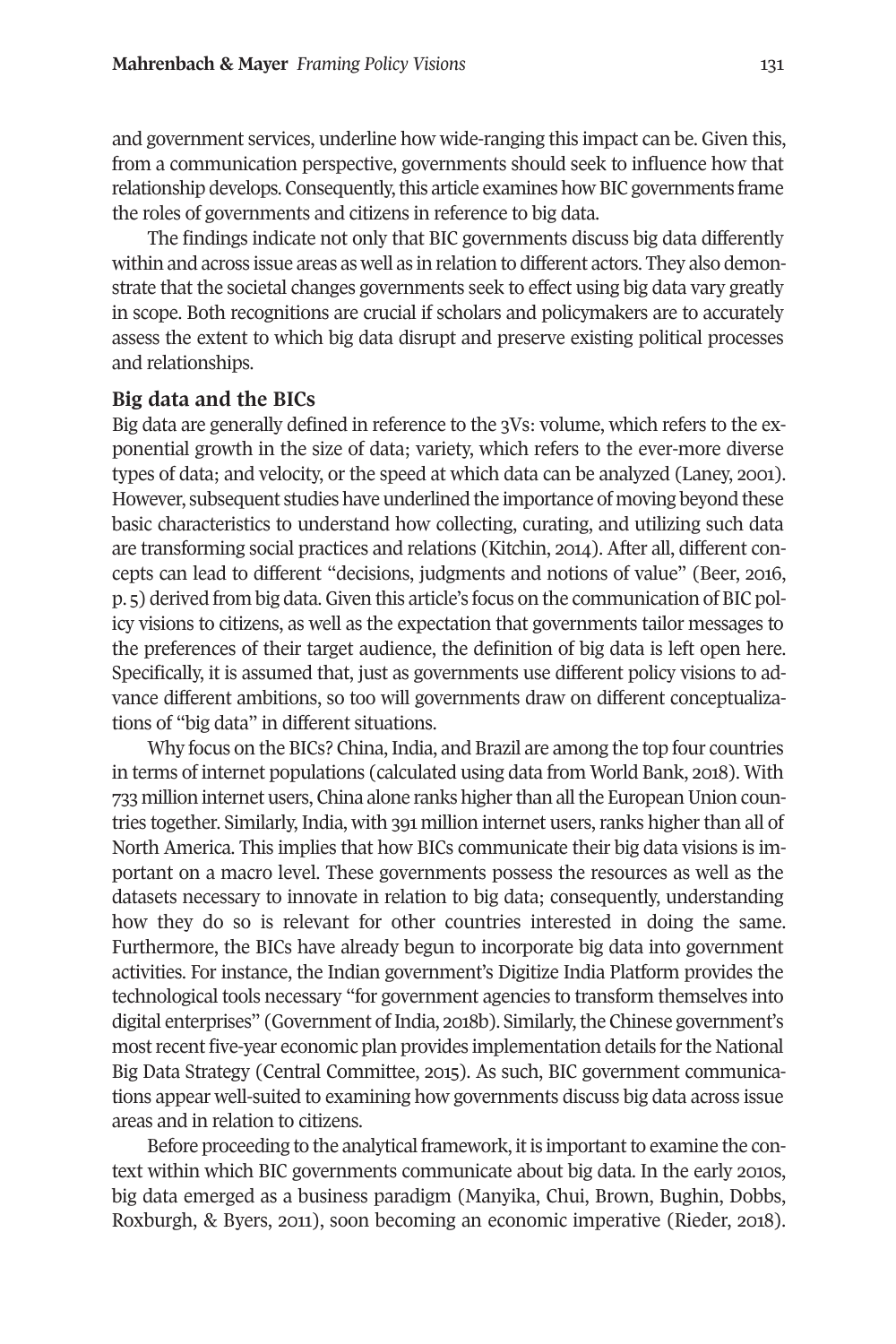Policymakers accordingly emphasized novelty and excitementin political discussions of big data. Big data were painted as the "new oil," a "gold mine," a "game changer" (2018, p. 92), that is, as a strategic resource and advantage. Also, media discussions have amplified such discussions by linking data with power competition at the international level, see, for example, "China and the US Compete to Dominate Big Data" (*Financial Times*, 2018). In fact, BIC policy visions and regulations regarding big data are not developed in a geopolitical vacuum. The European General Data Protection Regulation, which came into effect in May 2018, externalizes European Union (EU) law for companies wishing to do (digital) business in the EU. This particularly affects China, the EU's second largest importer and exporter of commercial services, but also Brazil and India, whose combined trade in services with the EU totalled U.S.\$50.3 billion in 2016 (European Commission, 2019; World Trade Organization, 2019). It is thus perhaps not surprising that China introduced complementary rules governing data use and storage the same month (Lucas, 2018), nor that India and Brazil signed data protection laws shortly thereafter.<sup>[1](#page-9-0)</sup> At the same time, media platforms have given voice to fears linked to big data, including worries about privacy violations and exploitation. *The Times of India* has argued that data concentration in the hands of governments and tech companies could constitute data colonisation (Doval, 2017), while the newspaper *O Estado de S. Paulo* detailed the personal costs of people blindly following the big data trend (Rocha, 2013). These fears also appear to have demonstrable political effects. For example, in 2016, the Indian government rejected Facebook's offer of free but limited internet access for Indian citizens. This reflected an extensive public consultation process as well as new regulations forbidding "discriminatory prices to consumers based on the content, applications, services or any other data being used" (Telecom Regulatory Authority of India, 2017, p. 4).

Although measuring the impact of geopolitical, corporate, and civil society pressure falls beyond the scope of this case study, it is clear that the communicative context within which the BICs discuss big data is characterized by great scepticism, great promise, and significant agency. As such, one can conceive the context within which BIC governments conceptualize big data as one populated by both challenges and opportunities. Examining how policy documents define those challenges and opportunities can shed light on both the scope of change that officials expect big data to stimulate in these countries, as well as nuances regarding how officials will/should effect change.

# **Analytical framework**

Reviewing the literature on big data in the public sector, Cecilia Fredriksson, Farooq Mubarak, Marja Tuohimaa, and Ming Zhan (2017) concluded that contemporary studies often focus on general observations, such as the potential for big data to increase trust in government, and ignore the nuances relevant to government visions of big data in different sectors (i.e., in political versus economic contexts). In fact, a report by the Organisation for Economic Co-operation and Development (OECD, 2014) highlights that some sectors, including public administration, health, and education, are more likely to benefit substantially and rapidly from "data-driven innovation" than others. This article takes a more detailed view of BIC government communication in relation to big data.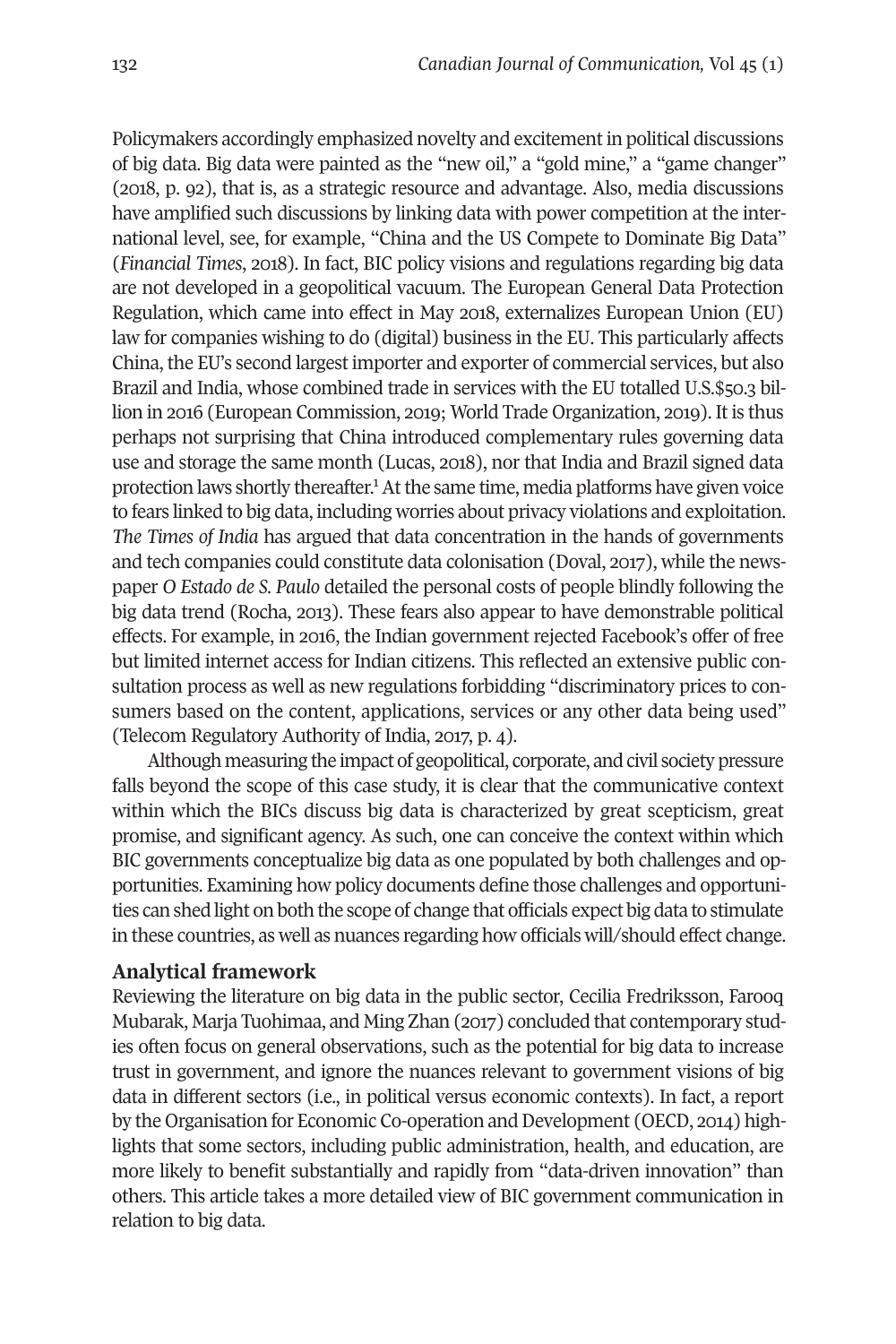Building on calls to engage in more qualitative research about big data, especially in emerging states (Arora, 2016; Kshetri, 2014), this study presents the results of a con-tent analysis of 13 BIC policy documents.<sup>[2](#page-9-1)</sup> The corpus includes strategy papers, decrees, white papers, and speeches, as well as the descriptive sections of government regulations. An overview of the corpus, including descriptions of each document, appears inAppendix 1.Relevant documents were identified through targeted internet searches as well as in discussion with experts living and working in BIC countries. The coding scheme combined deductive elements (e.g., regarding which issue areas governments might link with big data) with inductive ones (e.g., the specific ways in which these issue areas are linked with big data) to ensure a complete picture of the textual data (Hsieh & Shannon, 2005). Building on existing literature, it was expected that governments would link big data to the following issue areas: politics (e.g., e-government), the economy (e.g., manufacturing), environment (e.g., climate change), health (e.g., improved medical treatment), security (e.g., threats to citizens), education (e.g., training programs), and science/technology (e.g., artificial intelligence).

In addition, the presence of normative frames, such as accountability or transparency was sought. Theoretically this made sense as framing theorists argue that politicians discuss political issues in a certain way (the frame), to create situations in which they are more likely to achieve their goals (Daniels & Martin, 1998; Gamson & Modigliani,1989). This is true in both democratic and non-democratic settings (Fearon, 1994; Zeng, Stevens, & Chen, 2017). Empirically, frames are useful because big data programs face particularlegitimation difficulties: itis hard to anticipate how the costs and benefits of such programs will be shared across the population and their achievements, for instance, the creation of technological infrastructure, are generally not visible to the general population (Srinivasan & Johri, 2013). Thus, *how* actors discuss big data should be especially pertinent to understanding their use. Frames provide insight by enabling us to systematically evaluate similarities and differences in how the BICs discuss big data vis-à-vis diverse issues and actors.

#### **Findings**

In line with previous analyses (Fredriksson et al., 2017), rhetoric highlighting the efficiency and effectiveness of big data was present in all corpus documents. To move beyond this "marketing campaign" approach to big data (Rieder, 2018, p. 92), this section takes a more nuanced look, examining first how governments frame big data in diverse issue areas and, subsequently, citizens' and governments' role(s) in these visions.

# *Big data across issue areas*

There were few differences among the BICs in some of the issues examined. For instance, regarding health, all three BICs discussed big data collection/analytics as a means of improving the quality of medical care and facilitating positive health outcomes (e.g., Central Committee, 2015; Ministro da Ciência, Tecnologia, Inovações e Comunicações, 2018), thereby adopting a productivity and progress frame. Similarly, all BICs viewed big data as a tool for monitoring environmental conditions, improving government responses to natural disasters, and facilitating economic development (see Government of India, 2012b; Ministro da Ciência, Tecnologia, Inovações e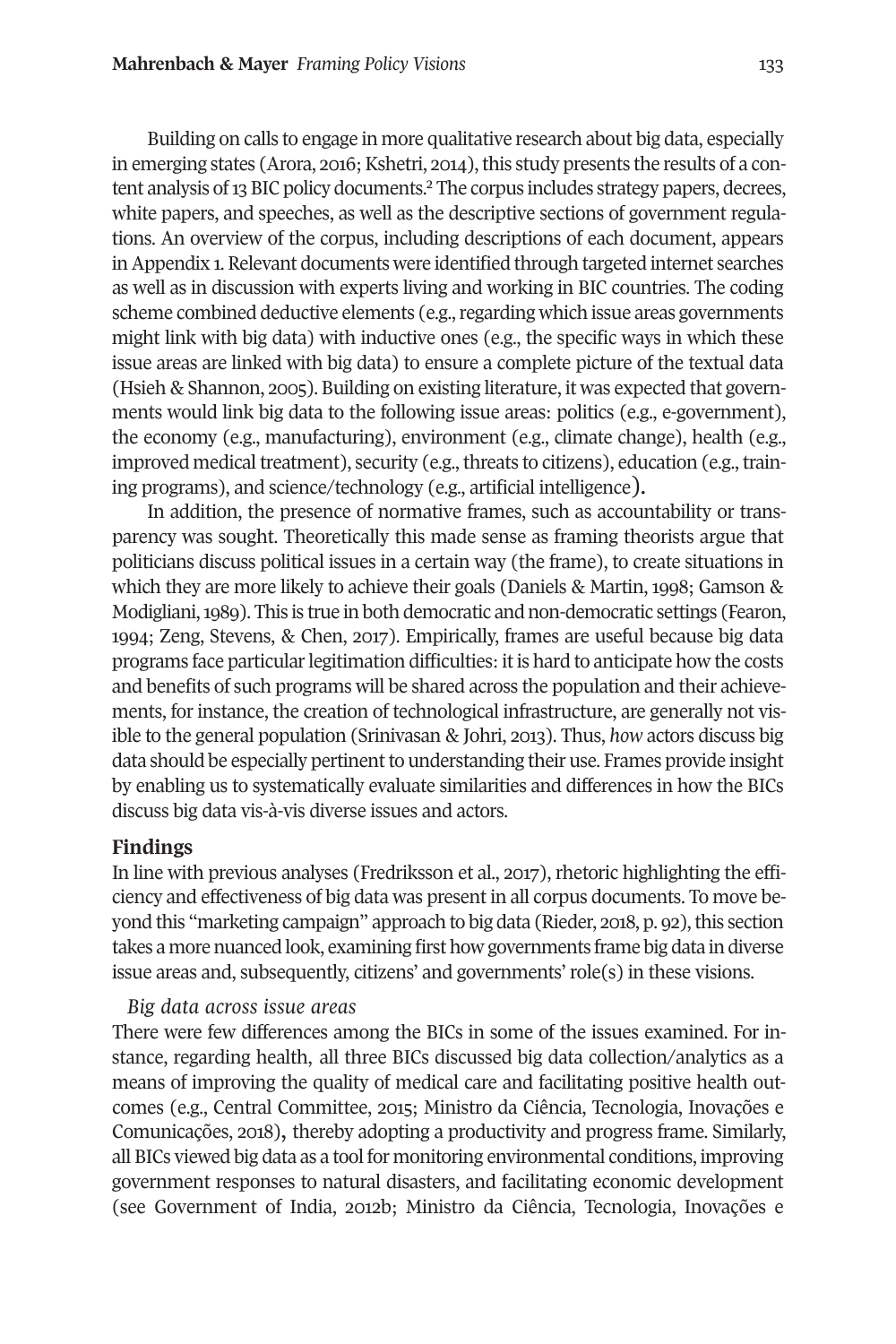Comunicaçõe, 2018; State Council Information Office, 2010), combining productivity and progress and transparency frames.

However, there were notable differences in the fields of politics, economy, education, and security. Starting with politics, all three BICs see big data as an opportunity to transform political structures and processes. China and India focus their attention on government institutions. For example, India underlines the necessity of digitizing public services, and envisions big data as a means to improve cooperation among government departments, thus adopting a collaboration frame (Government of India, 2012b). Similar expectations are apparentin Chinese documents (China State Council, 2015b) and in a few Brazilian documents (e.g., Ministro da Ciência, Tecnologia, Inovações e Comunicaçõe, 2018). However, Brazilian documents primarily focus on big data's potential for improving political communication between the government and citizens, for instance, via the creation of dialogue platforms (Ministry of Planning and Budget, 2016) or by ensuring the government's digital services are compatible with diverse operating systems and device types (Congresso Nacional, 2014). As such, a participation frame dominates Brazilian political discussions of big data.

Turning to the economy, China and Brazil depict big data as an opportunity to boost productivity and enhance the international competitiveness of various industries (China State Council, 2015b; Ministro da Ciência, Tecnologia,Inovações e Comunicaçõe, 2018). Forinstance,Brazil plans to expand its supercomputing infrastructure and create new data centres incorporating technological advances in robotics, the internet of things, et cetera (Ministro da Ciência, Tecnologia, Inovações e Comunicaçõe, 2018). Both countries encourage private actors to take the lead in pursuing these opportunities, limiting the government's role to ensuring access to data (Ministro da Ciência, Tecnologia, Inovações e Comunicaçõe, 2018) or funding research and development (China State Council, 2015b). Indian documents, in contrast, simply advocate for more cooperation among industry and universities as a means of maximizing big data's impact on the Indian economy (Government of India, 2012b). As such, while all three BICs demonstrate a normative frame of productivity and progress in relation to the economic impact of big data, the Indian frame appears less actionable than that of its fellow BICs.

Education was the third major issue discussed in which the BICs' emphases differed. Drawing on transparency and inclusion frames, Brazilian documents argued that making big data accessible to the public will increase the quality and accessibility of education (e.g., Ministro da Ciência, Tecnologia, Inovações e Comunicaçõe, 2018). China, in contrast, centres its vision on professionals rather than citizens, depicting the training of data scientists and engineers as a crucial step in restructuring China's industrial base (China State Council, 2015a, 2015b). Finally, India's focus is on the educational impact of big data for government officials. Documents argue that, in light of programs such as *Aadhaar,* a demographic and biometric identification program, officials must not only be able to analyze big data but must also be trained regarding privacy rights, data security, and data quality (Government of India, 2012b). Both India and China adopt a productivity and progress frame, albeit targeting different types of progress (political versus economic) and evaluating progress in reference to different actors (officials versus professionals).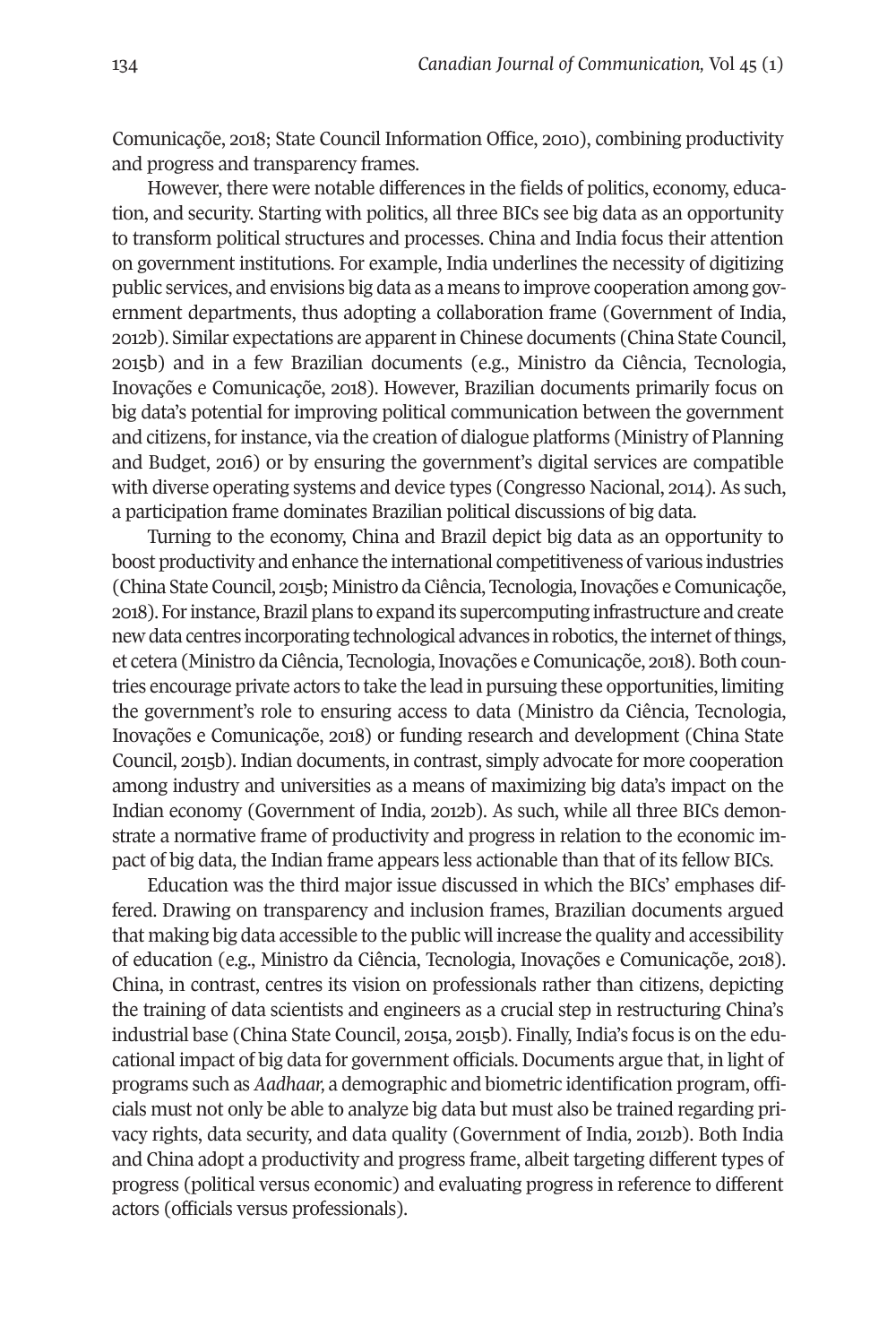Finally, while "cybersecurity" is a buzzword in Chinese and Brazilian documents, depicted as both the cause of and solution to contemporary security problems (e.g., Ministry of Planning and Budget, 2016), it rarely appears in Indian documents. However, all three countries underline citizens'rights to such security, as well as governments'—and in China businesses'—responsibilities in securing it (China State Council, 2015b; Congresso Nacional, 2014). In addition to this frame of individual rights, India and China adopt a law and order frame regarding government responsibilities for protecting data privacy, with documents proposing government mechanisms to protect privacy and specifing penalties for failing to follow regulations (Central Committee, 2015; Government of India, 2015). Perhaps the most striking difference in the security issue area addresses the link between big data and national security that features prominently in the Chinese documents (China State Council, 2015b), but is mentioned only in passing in Brazilian and Indian documents (Congresso Nacional, 2011; Srikrishna, 2017).

# *Government-citizen relationship*

All documents expect changes in political culture as a result of big data. Accountability, transparency, and participation are the main normative frames linked to governments' role(s) in this new relationship. Chinese documents frame governments, both national and local, as potentially corrupt entities (Central Committee, 2015). Big data should make it easier for citizens to organize to identify and address this type of behaviour. Furthermore, big data enables new channels of political communication for Chinese citizens (Central Committee, 2015). Consequently, Chinese documents depict big data as a tool forincreasing government accountability and promoting citizen participation in government. In contrast, the transparency and participation frames are more prevalentin Brazilian documents. The Brazilian government enables and encourages citizen participation in policymaking by making big data accessible and, as in China, by creating communication platforms (Ministry of Planning and Budget, 2016). Finally, Indian documents share the participation frame with fellow BICs but additionally (similar to China) assume an accountability frame. The National Data Sharing and Accessibility Policy, for example, argues that the government must collect, classify, and make available "enough" data for citizens to hold the government accountable (Government of India, 2012a).

Turning to citizens' role(s), there are two primary normative emphases in the documents. F[irs](#page-9-2)t, all three countries extensively linked big data with the frame of privacy protection. <sup>3</sup> The BIC governments envision citizens' role in relation to privacy as passive: citizens should be protected, not protect themselves. Along these lines, Brazil and India propose governmenttraining programs to raise officials' awareness of privacy and security issues and advocate for international best practices of data protection (Rousseff, 2013 ; Srikrishna, 2017).In other words, privacy protection is primarily a political issue and, in India in particular, one in which the government should play the dominant role (Srikrishna, 2017). In contrast, Chinese documents discuss privacy in the context of economic activity: privacy protection is the responsibility of internet service providers (ISPs) and frequently linked to information security (e.g., protecting trade secrets; see State Council Information Office, 2010).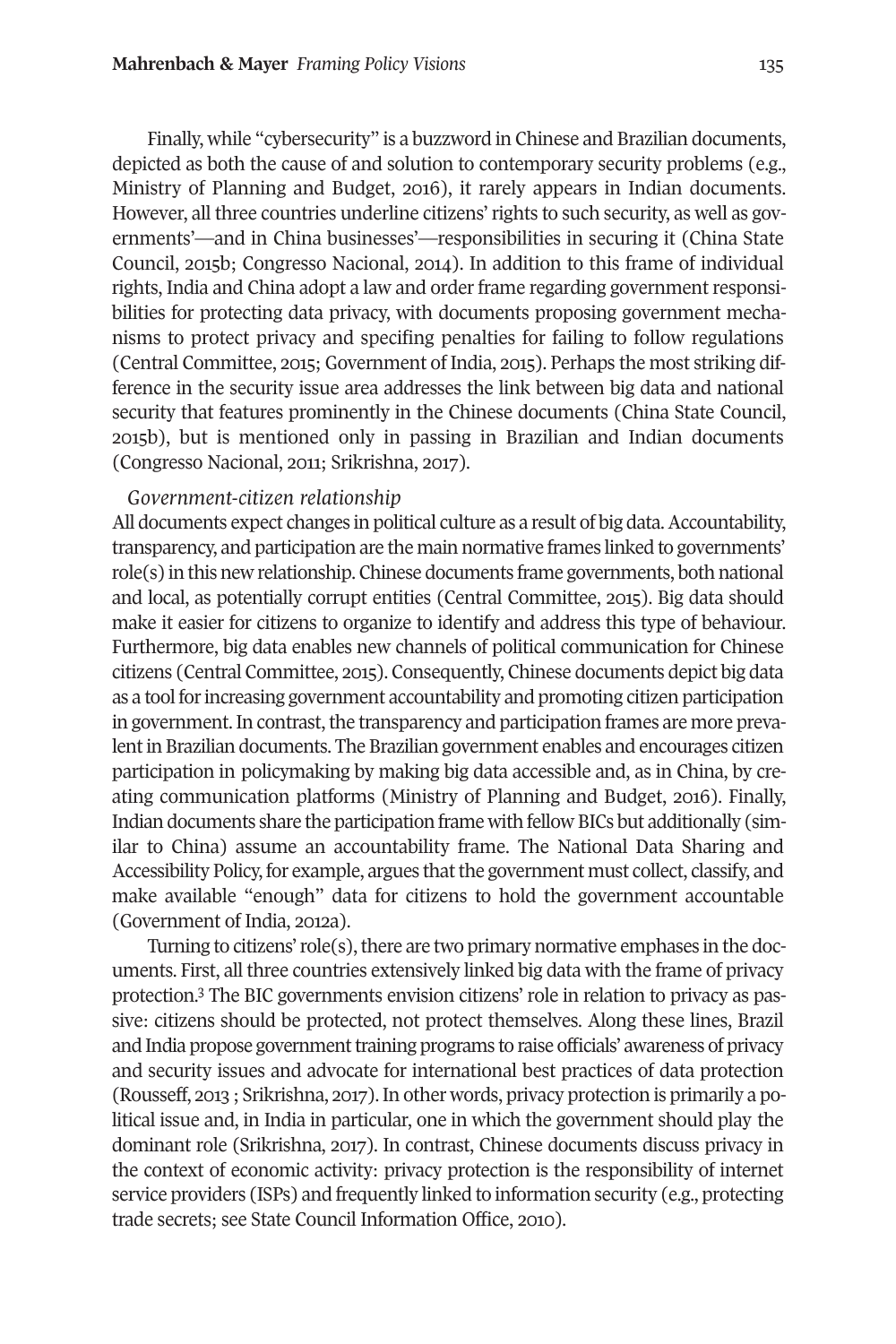The other big data frame discussing citizens' role(s), the participation frame, grants citizens a more active role. Digital India envisions digital channels via which citizens can engage government officials: atthe time of writing,the homepage featured 30 active discussion threads, covering issues as diverse as waste management, health, infrastructure, and child protection (Government of India, 2018a). Brazilian documents highlight similar participatory initiatives, for instance, Participa.br, which resembles Digital India. They additionally commit to facilitating communication via social media platforms (Ministry of Planning and Budget, 2016).In contrast, China encourages participation through incentive structures, including financial incentives for businesses with research that helps the government reach social goals (Li, 2016) and for citizens who participate in state-sponsored crowdsourcing efforts to innovate state-owned enterprises (Central Committee, 2015). As such, the Chinese envision a more indirect role for the government in protecting citizen privacy (e.g., via the regulation of ISPs) and promoting citizen participation (e.g., via incentives) than is true for Brazil and India, where the governments explicitly play the guiding role in framing privacy regulations and creating mechanisms to directly encourage participation.

# **Discussion**

This article seeks to contribute to the greater scholarly endeavour of exploring "the concept of big data in historical, political and sociological terms" (Beer, 2016, p. 1). Specifically, it moves beyond the mythmaking of big data as a force for general good (efficiency, trust, etc.) by examining how the BIC governments discuss big data in reference to a variety of issue areas, as well as the impact big data is expected to have on the government-citizen relationship. In so doing, it sheds light both on how the BICs seek to promote change via the use of big data as well as the scope of that change.

Starting with the former, study findings confirm the BICs view of big data as both a challenge and an opportunity. On the one hand, statements depict big data as a challenge in the fields of education (India/China) and security (BICs). Regarding education, big data demands new training for both government officials and professionals. The productivity and progress frame implies that mastering the educational challenge of big data is crucial for achieving diverse economic and political goals. On the other hand, big data is viewed as an opportunity in the realm of politics (BICs), the economy (BICs), health (BICs), and education (Brazil). What kind of opportunity big data represent differs across the BICs. For example, while all three BICs viewed big data and digital communication as opportunities to improve political communication among actors, they disagreed regarding which actors. India and China, for instance, focused on intra-government communication, while Brazil emphasized citizen-official communication. This implies that India and China see big data as a functional opportunity, whereas Brazil may be more politically motivated. Additionally, the BICs disagree regarding how to make the most of the opportunities big data offer. For instance, all three countries employed the productivity and progress frame in relation to the economy. However, while Brazil and China focused on using big data to enhance existing industrial processes and boost competitiveness, that is, as an opportunity to optimize existing production, India describes developing new auditing techniques and technological platforms, that is, as an opportunity for economic innovation and novelty.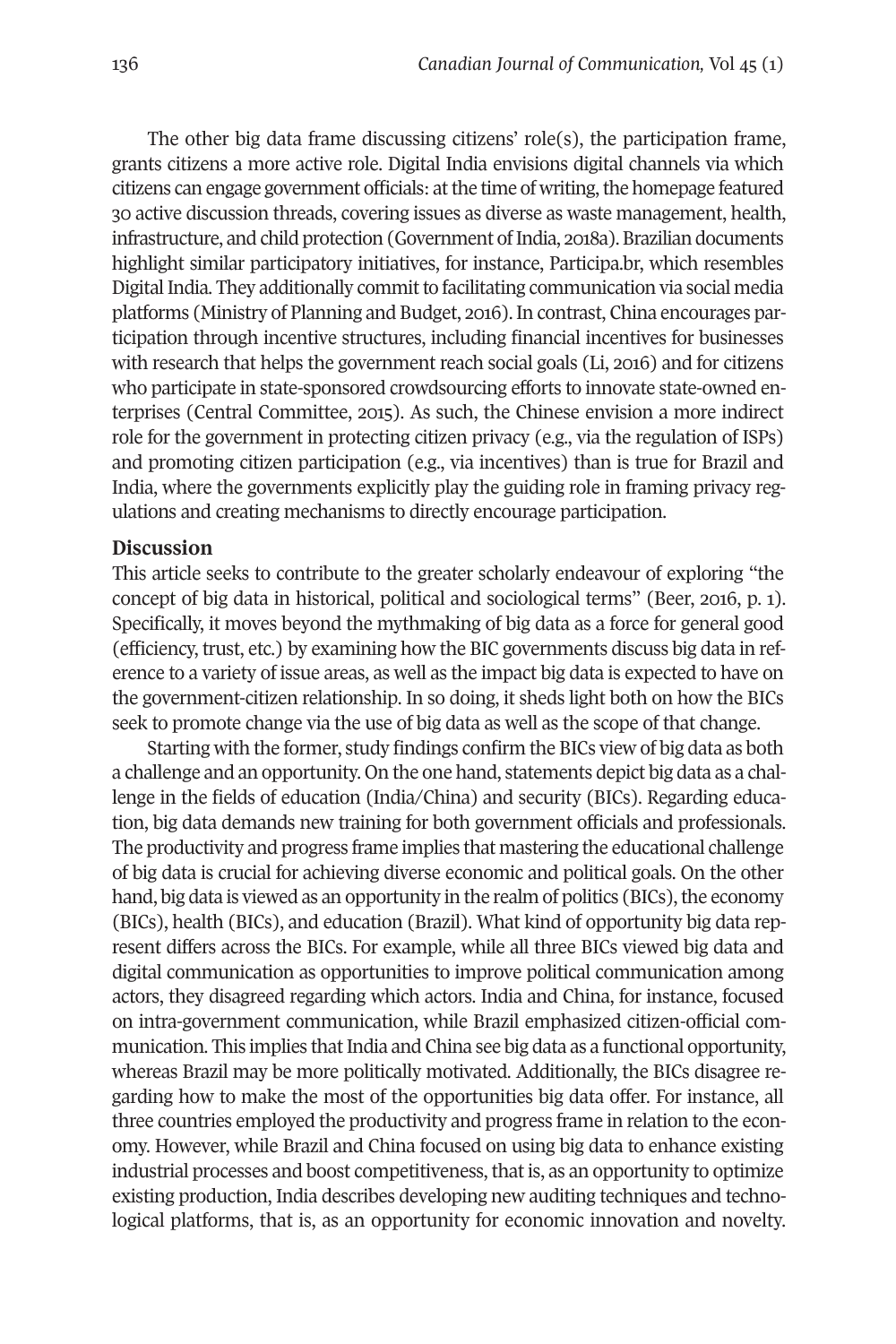Succinctly, even though the BICs collectively view big data as a challenge and opportunity, they differ in how they discuss these challenges and opportunities within a given issue area, across issue areas, and across the BICs.

Turning to the scope of change sought, this study shows Brazil and India seek more fundamental changes within their society, and particularly government-citizen relations, arising from big data than does China. For example, all three BIC governments saw big data as a means of collecting more information from and providing more information to citizens. The Brazilian and Indian governments hoped doing so would enhance citizen participation in policymaking, thereby opening a door for citizens to play a greater role in setting government priorities and changing government policies. As such, Brazil and India raise the possibility of fundamental changes to political processes arising from big data. In contrast, Chinese documents depict information gains from big data as a means for citizens to identify political corruption and hold governments accountable. Here big data enable only modest change, enabling citizens to police officials but not empowering them to set political tone or alter government policy. A similar relationship is evident in how the documents depict citizens' participation in government-created digital discussion forums. In Brazil and India, the empirical breadth of platforms such as Participa.br or Digital India, as well as the potential to initiate discussion on topics, at least theoretically enables citizens to provide input across the entire spectrum of government policymaking. In contrast, digital discussion forums discussed in Chinese documents appear more restricted in their content, implying more substantial government control over the areas in which big data may affect the citizen-government relationship.

Clearly, these findings must be interpreted within the diverse cultural and socioeconomic contexts in which the document corpus was created. This has been only partially achieved, given the reliance on translated documents as well as due to space restrictions. Nonetheless, this study identified several avenues for future research that appear especially promising for unpacking the agency and politics of framing big data in both the BICs and the Global South more broadly. First, scholars should systematically analyze contextual factors, including traditional and social media discussions, civil society movements, external economic shocks, or even sporting mega events, to better understand how communicative context affects national strategies vis-à-vis big data and their implementation. Second, a closer look at how global corporations, such as Alphabet (Google), Alibaba, and international organizations such as the United Nations, intervene in big data strategies and programs in the Global South could help disentangle global and local visions and highlight restrictions on local actors' agency arising from dependencies, including the need for foreign aid or foreign direct investment. Finally, it is crucial to examine the temporal aspects of governments' engagement with big data, in particular how learning processes contribute to the narrative (and constant) reinvention of big data and the challenges and opportunities they provide within the Global South. Such research, will add additional nuance to global conversations about cross-cultural understandings of big data and provide a multinational, critical perspective on the promises and pitfalls of digital politics and innovation.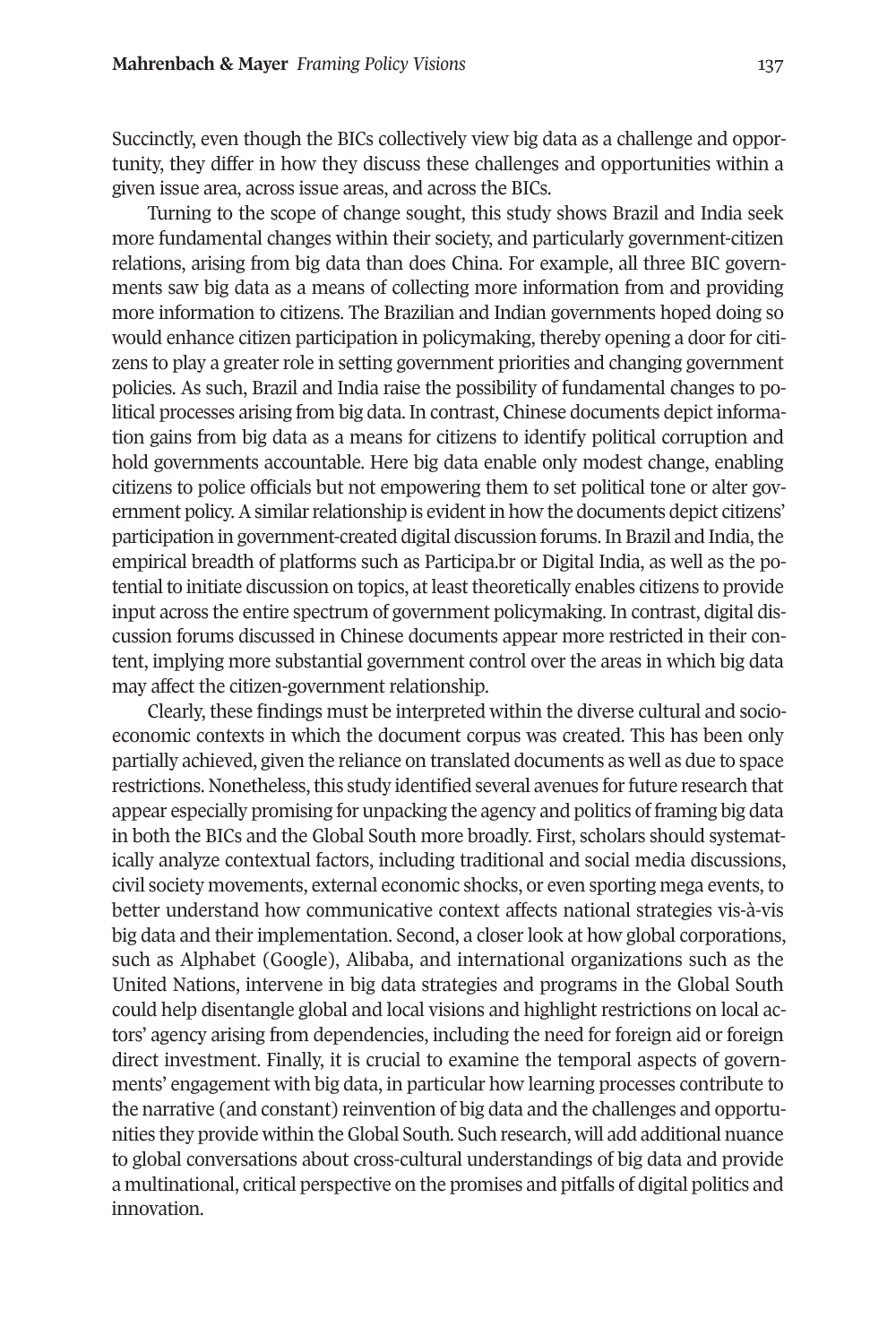# **Notes**

<span id="page-9-0"></span>1. These documents were not analyzed, as they were finalized subsequent to the submission of this article.

<span id="page-9-1"></span>2. Official versions of allIndian documents and all but one Chinese document were available in English. For the remaining documents, automatic translation tools (e.g., Google Translate), reputable crowdsource translation sites (e.g., China Law Translate, 2020), and deliberate and spot checks by native speakers were triangulated to ensure the accuracy of translations. All documents as well as the codebook are available at Mahrenbach, Mayer and Pfeffer, 2018b.

<span id="page-9-2"></span>3. Allthree countries have only recently implemented privacy and data protection regulations. Future studies should evaluate the connections highlighted here anew once these regulations have become fully integrated within the BICs.

# **Websites**

China Law Translate, <https://www.chinalawtranslate.com/en/> Digital India, <https://www.digitalindia.gov.in/> Google Translate, <https://translate.google.com> Participa.br, <http://participa.br/>

# **References**

- Arora, Payal. (2016). The bottom of the data pyramid: Big data and the Global South. *International Journal of Communication*, *10*(19) 1681–1699.
- Beer, David. (2016). How should we do the history of big data? *Big Data & Society*, 3(1) 1–10. doi[:10.1177/2053951716646135](http://doi.org/10.1177/2053951716646135)
- Central Committee of the Communist Part of China. (2015). *The 13th five-year plan for economic and social development of the People's Republic of China*. Beijing, CN: Central Compilation & Translation Press.

China Law Translate. (2020).[Website].URL: <https://www.chinalawtranslate.com/en/> [January 8, 2020].

- China State Council. (2015a). *Notice of the state council on printing and distributing the action plan for promoting big data development.* Guo Fa [2015], No. 50. Beijing, CN: People's Daily Online.
- China State Council. (2015b). *Made in China 2025*. Beijing, CN: IoTOne, 1-38.Congresso Nacional. (2011). *Access to Information Law. C*. *Nacional*. Brasília, BR: Congresso Nacional.
- CIS. (2018). *Big data in governance in India: Case studies.* The Centre for Internet and Society, India. Congresso Nacional. (2014). *Internet Bill of Rights.* C. *Nacional*. Brasília, BR: Congresso Nacional.
- Daniels, Stephen, & Martin, Joanne. (1998). Punitive damages, change, and the politics of ideas: Defining public policy problems. *Wisconsin Law Review*, *1998*(1), 71–100.
- Deephouse, David L., & Suchman, Mark. (2008). Legitimacy in organizational institutionalism. In R. Greenwood, C. Oliver, R. Suddaby, & K. Sahlin (Eds.), *The Sage handbook of organizational institutionalism* (pp. 49–77). Thousand Oaks, CA: Sage Publications. doi[:10.4135/978184](http://doi.org/10.4135/9781849200387.n2) [9200387.n2](http://doi.org/10.4135/9781849200387.n2)
- Doval, Pankaj. (2017, July 23). Need a law that ends data colonisation, says Nandan Nilekani. *Times of India.* URL: [https://timesofindia.indiatimes.com/india/citizens-should-have-ownership](https://timesofindia.indiatimes.com/india/citizens-should-have-ownership-of-digital-data-that-they-generate-nilekani/articleshow/59715877.cms) [-of-digital-data-that-they-generate-nilekani/articleshow/59715877.cms](https://timesofindia.indiatimes.com/india/citizens-should-have-ownership-of-digital-data-that-they-generate-nilekani/articleshow/59715877.cms) [August 31, 2018].
- European Commission. (2014). *Towards a thriving data-driven economy*. Brussels, BE: European Commission.
- European Commission. (2019). *Countries and regions*. Directorate-General for Trade. URL: [http://](http://ec.europa.eu/trade/policy/countries-and-regions) [ec.europa.eu/trade/policy/countries-and-regions/](http://ec.europa.eu/trade/policy/countries-and-regions) [January 31, 2019].
- Fearon, James D. (1994). Domestic political audiences and the escalation of international disputes. *The American Political Science Review*, *88*(3), 577–592. doi[:10.2307/2944796](http://doi.org/10.2307/2944796)
- Financial Times. (2018, April 30). China and US compete to dominate big data. *Financial Times.* URL: <https://www.ft.com/content/e33a6994-447e-11e8-93cf-67ac3a6482fd> [July 27, 2018].
- Fredriksson, Cecilia, Mubarak, Farooq, Tuohimaa, Marja, & Zhan, Ming. (2017). Big data in the public sector: A systematic literature review. *Scandinavian Journal of Public Administration*, *21*(3), 39–61.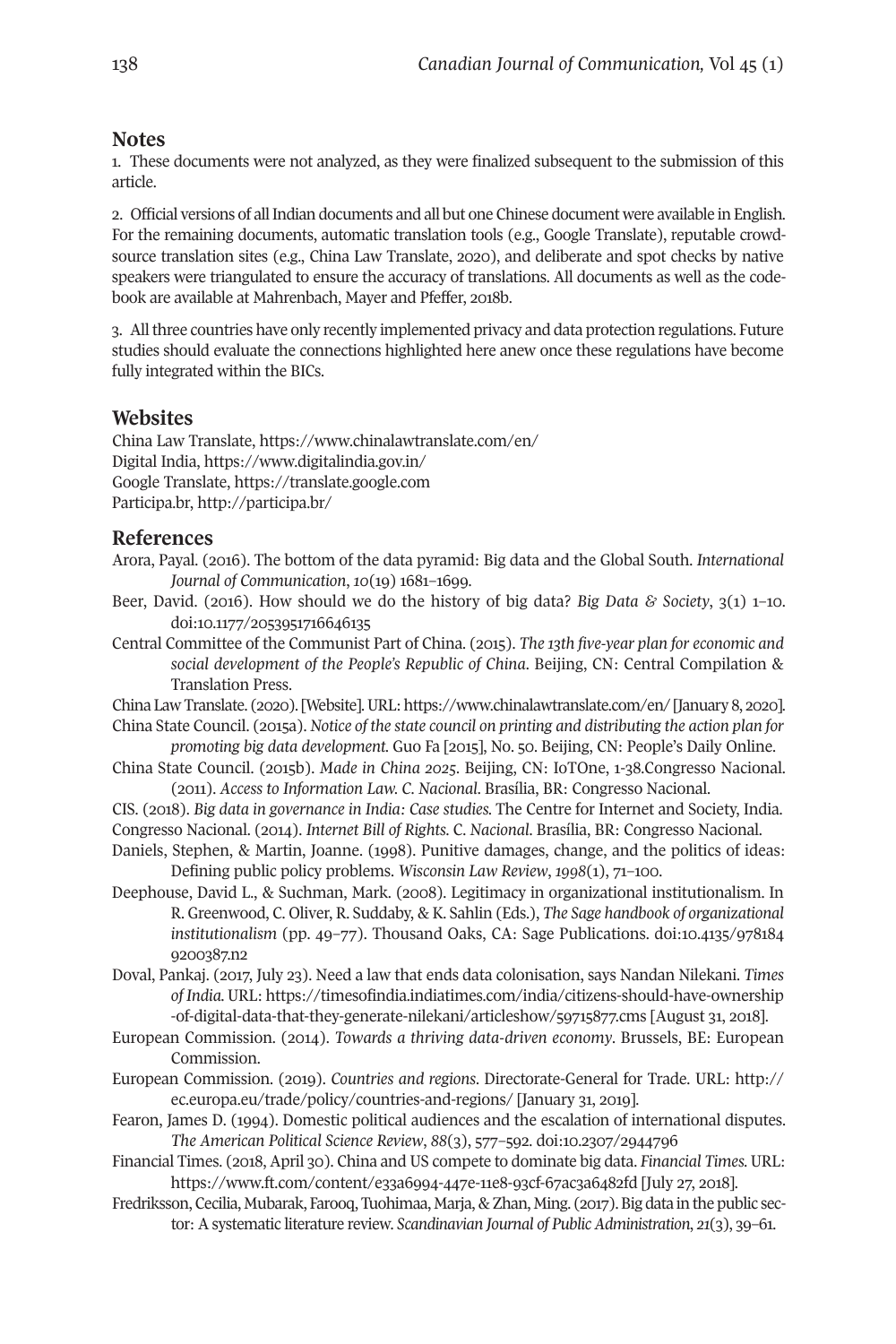- Gamson, William A., & Modigliani, Andre. (1989). Media discourse and public opinion on nuclear power: A constructionist approach. *American Journal of Sociology*, *95*(1), 1–37. doi[:10.1086/229213](http://doi.org/10.1086/229213)
- Government of India. (2012a). *National data sharing and accessibility policy*. New Delhi, IN: Ministry of Science & Technology.
- Government of India. (2012b). *National policy on information technology*, *2012*. New Delhi, IN: Ministry of Electronics & Information Technology.
- Government of India (2015). *Principles of e-Kranti* (NeGP 2.0). New Delhi, IN: Ministry of Electronics & Information Technology.
- Government of India. (2018a). *All discussions under digital India.* URL: [https://www.mygov.in/home](https://www.mygov.in/home/13/discuss/) [/13/discuss/](https://www.mygov.in/home/13/discuss/) [September 20, 2018].
- Government of India. (2018b, September 19). *Digitize India platform.* URL[:https://digitizeindia](https://digitizeindia.gov.in/) [.gov.in/](https://digitizeindia.gov.in/) [September 20, 2018].
- Gronau, Jennifer, & Schmidtke, Henning. (2016). The quest for legitimacy in world politics international institutions' legitimation strategies. *Review of International Studies*, *42*(3), 535–557. doi[:10.1017/S0260210515000492.](http://doi.org/10.1017/S0260210515000492)
- Hsieh, Hsiu-Fang, & Shannon, Sarah E. (2005). Three approaches to qualitative content analysis. *Qualitative Health Research*, *15*(9), 1277–1288. doi[:10.1177/1049732305276687](http://doi.org/10.1177/1049732305276687)
- Kitchin, Rob. (2014). Big data, new epistemologies and paradigm shifts. *Big Data & Society*,*1*(1),1–12. doi[:10.1177/2053951714528481](http://doi.org/10.1177/2053951714528481)
- Kshetri, Nir. (2014). The emerging role of big data in key development issues: Opportunities, challenges, and concerns. *Big Data & Society*, *1*(2), 1–20. doi[:10.1177/2053951714564227](http://doi.org/10.1177/2053951714564227)
- Laney, Doug. (2001, February 6). *3D data management: Controlling data volume, velocity and variety. Stamford, application delivery strategies. File 949.* Meta Group.
- Li, Keqiang. (2016). *Report on the work of the government.* Beijing, CN: T. S. C. o. t. P. s. R. o.
- Lucas, Louise. (2018, May 30). China emerges as Asia's surprise leader on data protection. *Financial Times.* URL: <https://www.ft.com> [August 31, 2018].
- Mahrenbach, Laura C., Mayer, Katja, & Pfeffer, Jürgen. (2018a). Policy visions of big data: Views from the Global South. *Third World Quarterly, 39*(10), 1861–1882. doi: [10.1080/01436597](http://doi.org/10.1080/01436597.2018.1509700) [.2018.1509700](http://doi.org/10.1080/01436597.2018.1509700)
- Mahrenbach, Laura C., Mayer, Katja, & Pfeffer, Jürgen. (2018b). DATASET: Policy visions of big data: Views from the Global South. *Harvard Dataverse, V1.* doi: [10.7910/DVN/ZSTPBR.](http://doi.org/10.7910/DVN/ZSTPBR)
- Manyika, James, Chui, Michael, Brown, Brad, Bughin, Jacques, Dobbs, Richard., Roxburgh, Charles, & Byers, Angela Hung. (2011). *Big data: The next frontier for innovation, competition, and productivity.* McKinsey Global Insitute: McKinsey & Company.
- Ministro da Ciência, Tecnologia, Inovações e Comunicações. (2018). *Estratégia Brasileira para a transformação digital*. Departamento de Políticas e Programas Setoriais em TICs. Brasília, BR: Ministro da Ciência, Tecnologia, Inovações e Comunicações.
- Ministry of Planning and Budget. (2016*). Estratégia de Governança Digital da Administração Pública Federal*. Brasília, Brazil: Ministry of Planning and Budget, 1-34.
- Mossberger, Karen, Wu, Yonghong, & Crawford, Jared. (2013). Connecting citizens and local governments? Social media and interactivity in major U.S. cities. *Government Information Quarterly*, *30*(4), 351–358. doi[:10.1016/j.giq.2013.05.016](http://doi.org/10.1016/j.giq.2013.05.016)
- Organisation for Economic Co-operation and Development. (2014). Data-driven innovation for growth and well-being. *New Sources of Growth: Knowledge-Based Capital*. Paris, FR : Organisation for Economic Co-operation and Development.
- Rieder, G. (2018). Tracing Big Data imaginaries through public policy: The case of the European Commission. In Ann Rudinow Saetnan (Ed.), *The politics of big data* (p. 89). Routledge.
- Rocha, Camilo. (2013, September 2). *Big data precisa de legislação e bom senso.* São Paulo, BR: O Estado de S.Paulo. URL: [www.nexis.com](http://www.nexis.com) [August 30, 2018].
- Rousseff, Dilma. (2013, September 24). *Statement by H.E. Dilma Rousseff*. United Nations General Assembly. New York, NY: United Nations.
- Ruan, Lotus. (2018). *When the winnertakesit all: Big data in China and the battle for privacy*. Canberra, AU: Australian Strategic Policy Institute.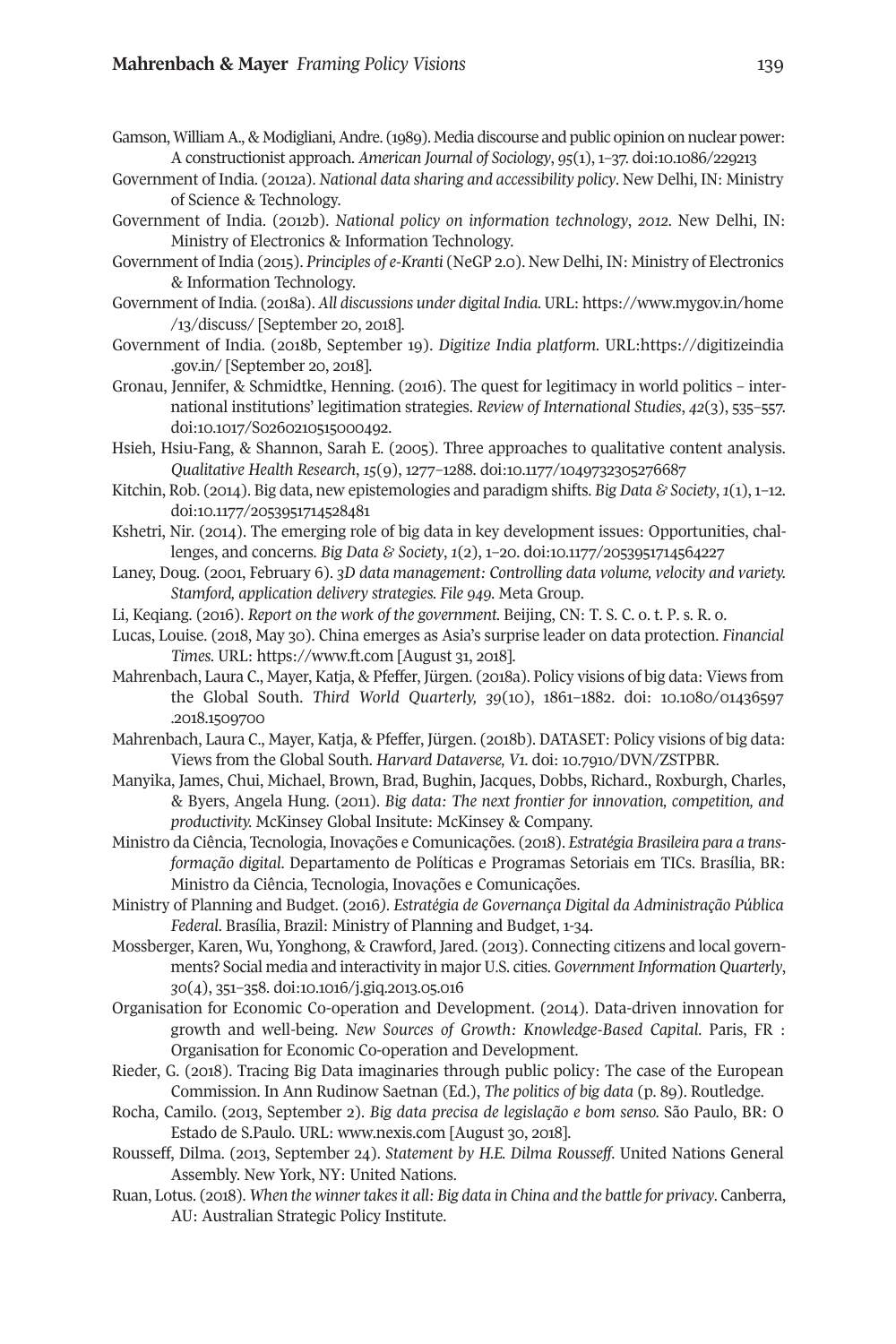- Srikrishna, Bellur Narayanaswamy. (2017). *White paper of the committee of experts on a data protection framework for India*. New Delhi, IN: C. o. Experts.
- Srinivasan, Janaki, & Johri, Aditya. (2013). *Creating machine readable men: Legitimizing the 'Aadhaar' mega e-infrastructure project in India.* Sixth International Conference on Information and Communication Technologies and Development. Cape Town, South Africa.
- State Council Information Office. (2010). *The internet in China.* Beijing, CN: I. O. o. t. S. C. o. t. P. s. R. o. Taylor, Linnet, & Schroeder, Ralph. (2015). Is bigger better? The emergence of big data as a tool forin-
- ternational development policy. *GeoJournal*, *80*(4), 503–518. doi[:10.1007/s10708-014-9603-5](http://doi.org/10.1007/s10708-014-9603-5)
- Telecom Regulatory Authority of India. (2017). *Recommendations on net neutrality.* New Delhi, IN: T. R. A. o. I.
- United Nations Economic Commission for Africa, United Nations Development Programme, International Development Research Centre, and World Wide Web Foundation. (2017). *Africa data revolution report 2016. Addis Ababa, UN Economic Commission for Africa, UN Development Programme, International Development Research Centre of Canada*. Geneva, CH: World Wide Web Foundation.
- World Bank. (2018). *World Bank open data*. URL: [https://data.worldbank.org/](http://doi.org/https://data.worldbank.org) [August 30, 2018].
- World Trade Organization. (2019). *Statistics database.* Geneva, CH: World Trade Organization.
- Zeng, Jinghan. (2016). China's date with big data: Will it strengthen or threaten authoritarian rule? *International Affairs*, *92*(6), 1443–1462. doi[:10.1111/1468-2346.12750](http://doi.org/10.1111/1468-2346.12750)
- Zeng, Jinghan, Stevens, Tim, & Chen, Yaru. (2017). China's solution to global cyber governance: Unpacking the domestic discourse of "internet sovereignty." *Politics & Policy*, *45*(3), 432–464. doi[:10.1111/polp.12202](http://doi.org/10.1111/polp.12202)
- Zheng, Lei. (2013). Social media in Chinese government: Drivers, challenges and capabilities. *Government Information Quarterly*, *30*(4), 369–376. doi[:10.1016/j.giq.2013.05.017](http://doi.org/10.1016/j.giq.2013.05.017)